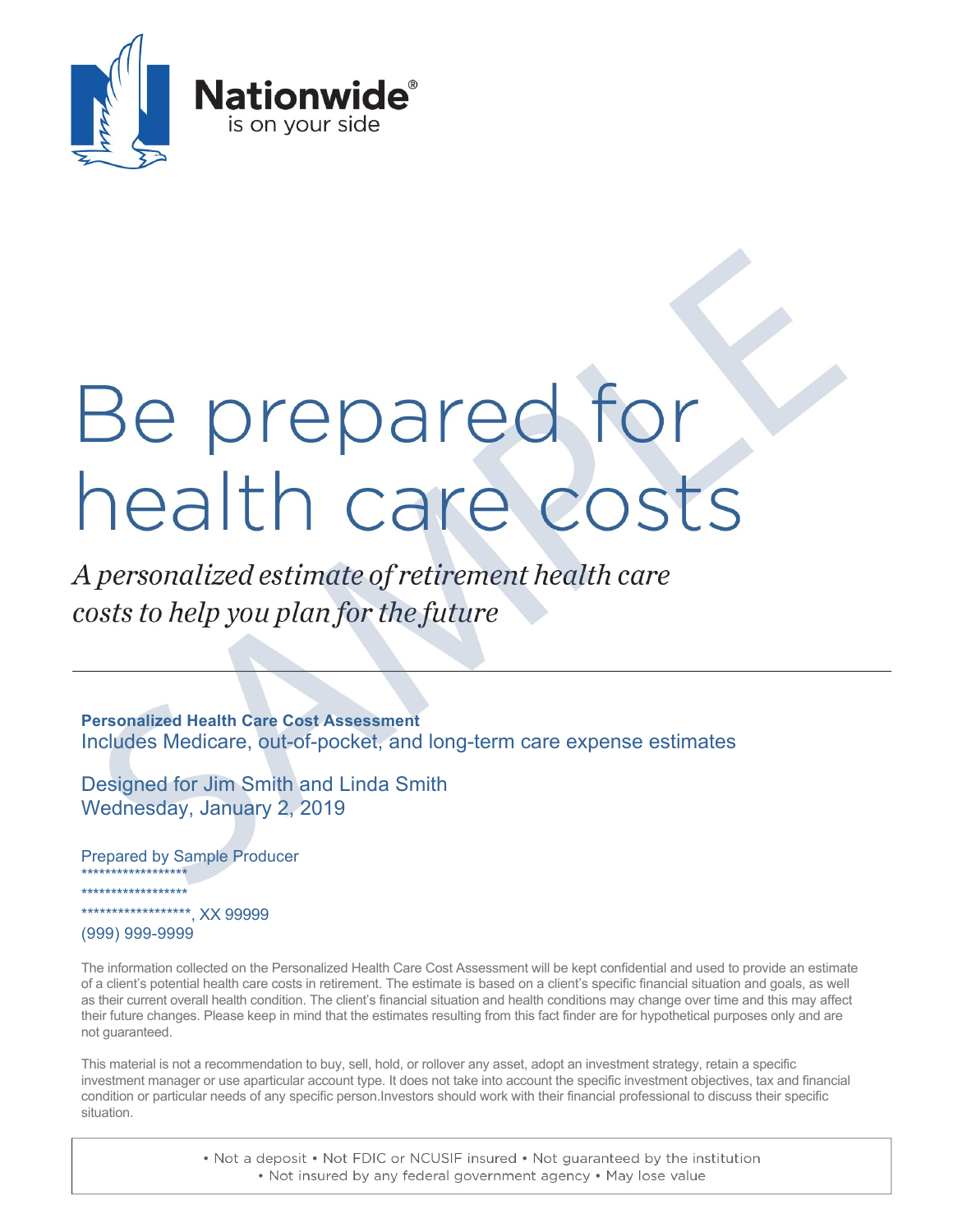

# Important Information about This Report

**Scope of this Report:** This report provides a general guideline to help you fund your retirement health care expenses. This report is provided for educational purposes only and you should not rely on it as the primary basis for your insurance, investment, financial, retirement or tax planning decisions.

The following are specific assumptions used in this report:

- No serious health changes.
- Amounts for under age 65 assume 100% member responsibility for private health insurance premiums and other associated medical costs unless otherwise indicated. Amounts for age 65 and older assume coverage by Medicare Part A and include insurance premiums for Medicare Parts B, D, and supplemental insurance, plus additional associated medical costs.
- During retirement, individuals less than age 65 are responsible for paying 100% of health care expenses.
- Health care costs and life expectancy are estimated based on the single most serious health condition provided.

Health care costs exclude coverage for dental, hearing, and vision services

**Limitation of this Report:** The algorithms used in developing the Personalized Health Care Cost Assessment evaluate an individual's health and create health and financial assumptions for future health and health care needs. The report considers national health standards, health care costs, medical coverage, health care inflation rates, progress in certain areas of medical research, and actuarial data including medical and pharmacy cost models. The estimated average annual out-of-pocket medical expenses were developed in part using typical Commercial Preferred Provider Plans ("PPO") and Medicare plan designs (including pharmacy) for males and females. Neither Nationwide, its affiliates, agents, or representatives have verified or confirmed the accuracy of these guidelines, assumptions or estimated costs. Annual costs are future values as of the year of attained age. Average Annual Costs are the average annual future costs for the stated 5-year period. These are estimated costs, they are hypothetical in nature, and are not guaranteed. Your actual medical costs will likely vary (sometimes significantly) from the estimates in this report. Your current and future decisions and actions should not depend on, or be based solely on, the results generated by this report. It is important that you periodically monitor their retirement income and expense strategy throughout retirement.

The Personalized Health Care Cost Assessment is dependent upon the quality and accuracy of the data furnished by you or unaffiliated third parties, including information about your health status as well as certain assumptions as to future inflation rates and future health care costs.

The accuracy or applicability of the tool's results to your circumstances is not guaranteed. We encourage you to talk to an investment professional about your situation. This tool is not an offer, representation or warranty by Nationwide® or any of its affiliated companies and does not describe any specific products or services they offer. We are not responsible for the consequences of any decisions or actions taken in reliance upon or as a result of the information provided by this tool. Costs of investing have not been taken into consideration. Withdrawals from qualified plans that are taken prior to age 59½ may be subject to a 10% penalty tax.

Federal income tax laws are complex and subject to change. The information in this brochure is based on current interpretations of the law and is not guaranteed. Neither Nationwide nor its representatives give financial, legal or tax advice. Please consult your attorney or tax advisor for answers to specific questions.

Nationwide Investment Services Corporation (NISC), member FINRA, Columbus, OH. Nationwide Retirement Institute is a division of NISC.

Nationwide, the Nationwide N and Eagle, Nationwide is on your side and Nationwide Retirement Institute are service marks of Nationwide Mutual Insurance Company. ©2019 Nationwide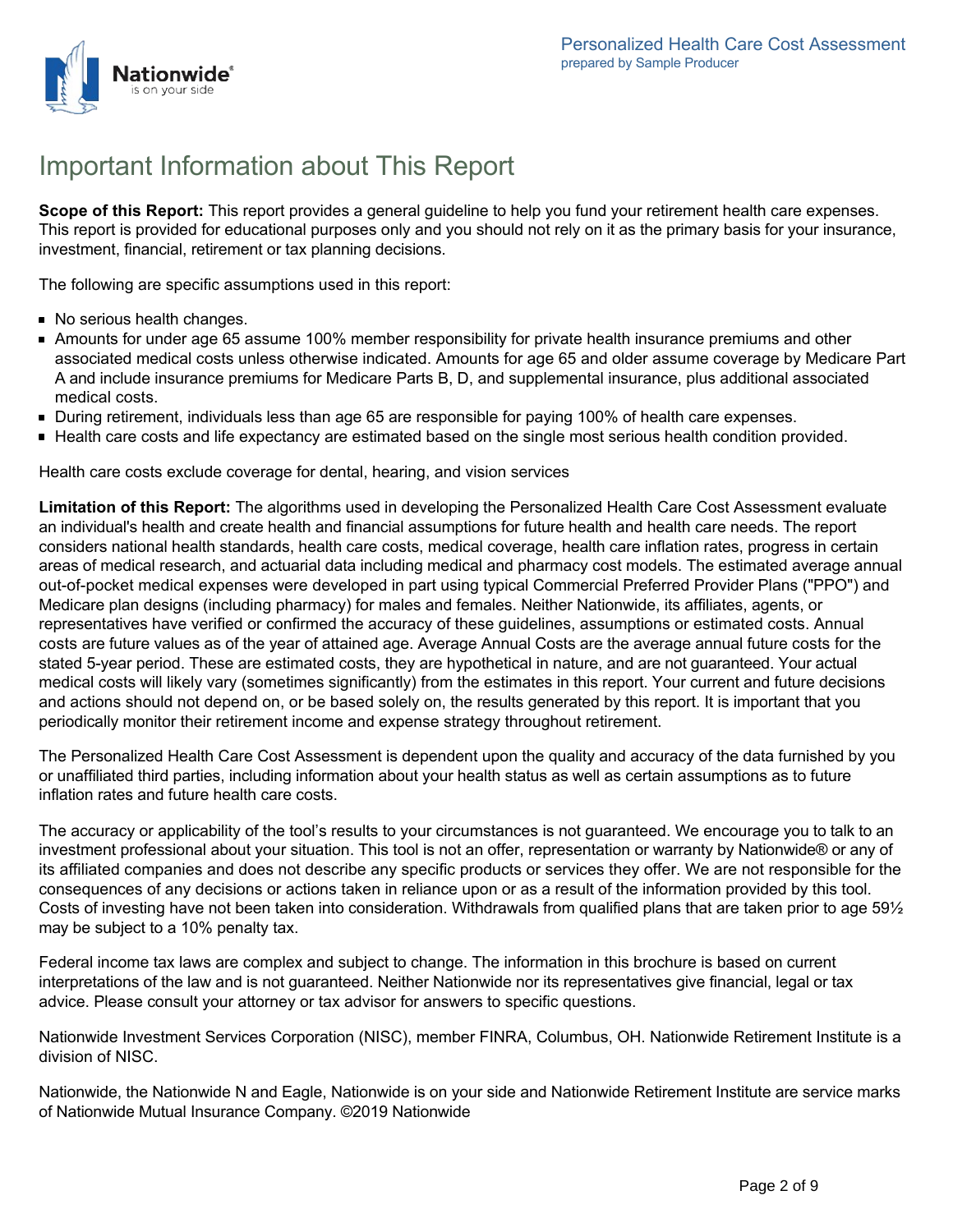

This material should be regarded as educational information on health care only and is not intended to provide specific health care advice. If you have questions regarding your particular situation, please contact your health care, legal or tax advisors. While Financial Advisors may discuss health care costs as part of a client's retirement plan, Financial Advisors may not provide specific advice on health care coverage options.

# The High Cost of Health Care

Your health is always important, but did you realize the cost of your health care may be one of your greatest expenses in retirement? Based on your responses to the fact finder, this report provides your estimated annual health care expenses throughout your retirement. These estimated health care costs, calculations and the output in this document are jointly produced by teams of professionals which include physicians and actuaries. Key report components include:

**Medical Insurance Premiums** — For retirement ages 65 and older, these costs consist of Medicare premiums associated with hospitals, doctors and tests, a prescription drug plan, and a Medicare supplement insurance policy. For retirement ages under 65, this is the cost of private health insurance purchased on an individual basis.

**Additional Costs** — These costs consist of medical-related expenses besides premiums, such as deductibles, copayments, and co-insurance associated with hospitalization, doctors and tests, and prescription drugs.

**Long-term care** — This includes expenses associated with the category of health care services required by individuals who have been certified as chronically ill due to the inability to fully execute activities of daily living or suffering from cognitive impairment; it can be provided by a variety of agencies in outpatient settings as well as on an inpatient basis.

|                                                        | <b>Jim Smith</b>                                                          | <b>Linda Smith</b> |  |  |  |
|--------------------------------------------------------|---------------------------------------------------------------------------|--------------------|--|--|--|
| Age/Gender:                                            | Male, Age 60                                                              | Female, Age 60     |  |  |  |
| Retirement Age:                                        | 65                                                                        | 65                 |  |  |  |
| Life Expectancy:                                       | 80                                                                        | 90                 |  |  |  |
| State:                                                 | OH                                                                        | OH                 |  |  |  |
| Income Level:                                          | Married Filing Jointly - \$170,000 or less                                |                    |  |  |  |
| Medicare Coverage:                                     | Includes Medicare, out-of-pocket, and long-term care expense<br>estimates |                    |  |  |  |
| Need to purchase private health insurance prior to 65: | No                                                                        | No                 |  |  |  |
| <b>Current Health</b>                                  |                                                                           |                    |  |  |  |
| High blood pressure:                                   | No                                                                        | No                 |  |  |  |
| High cholesterol:                                      | No                                                                        | No                 |  |  |  |
| Type 1 diabetes:                                       | No                                                                        | No                 |  |  |  |
| Type 2 diabetes:                                       | Yes                                                                       | No                 |  |  |  |
| Cardiovascular disease:                                | No                                                                        | No                 |  |  |  |
| Cancer:                                                | No                                                                        | No                 |  |  |  |
| <b>Multiple Sclerosis:</b>                             | No                                                                        | No                 |  |  |  |
| Lifestyle & health history                             |                                                                           |                    |  |  |  |
| Tobacco user:                                          | No                                                                        | No                 |  |  |  |
| Cardiovascular/Diabetes family history:                | No.                                                                       | No                 |  |  |  |
| Dependency on cane, walker, or wheelchair:             | No                                                                        | No                 |  |  |  |

# Client Facts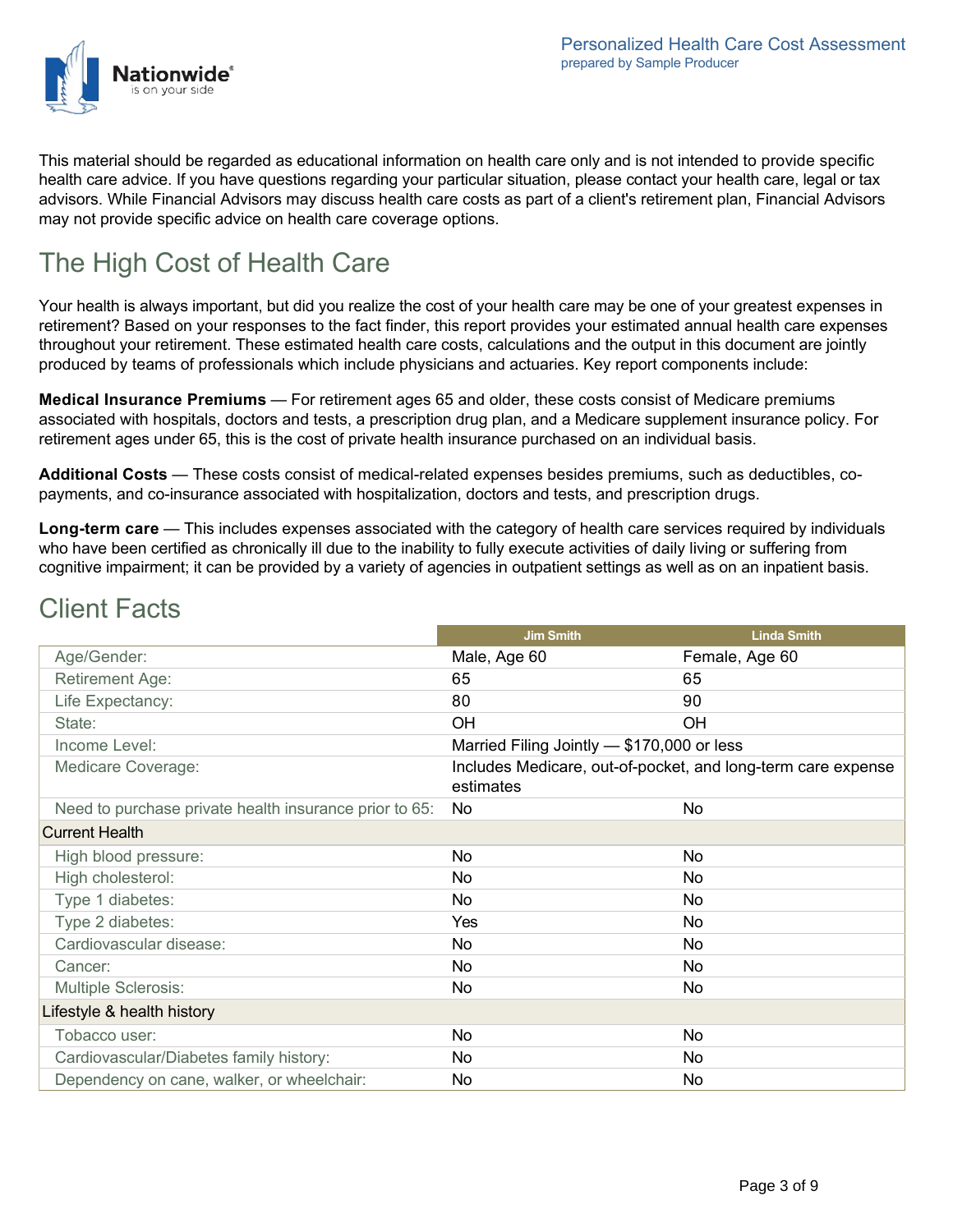# Health Care Expenses in Retirement

## Per Spouse/Partner

**Jationwide**'

The following graph depicts the estimated cost of health care in retirement for *Jim Smith and Linda Smith*.



## Average Annual Expenses per 5-Year Period



The following graph shows the *average* estimated annual cost of health care in retirement.

Amounts for under age 65 assume 100% member responsibility for private health insurance premiums and other associated medical costs unless otherwise indicated. Amounts for age 65 and older assume coverage by Medicare Part A and include insurance premiums for Medicare Parts B, D, and supplemental insurance, plus additional associated medical costs.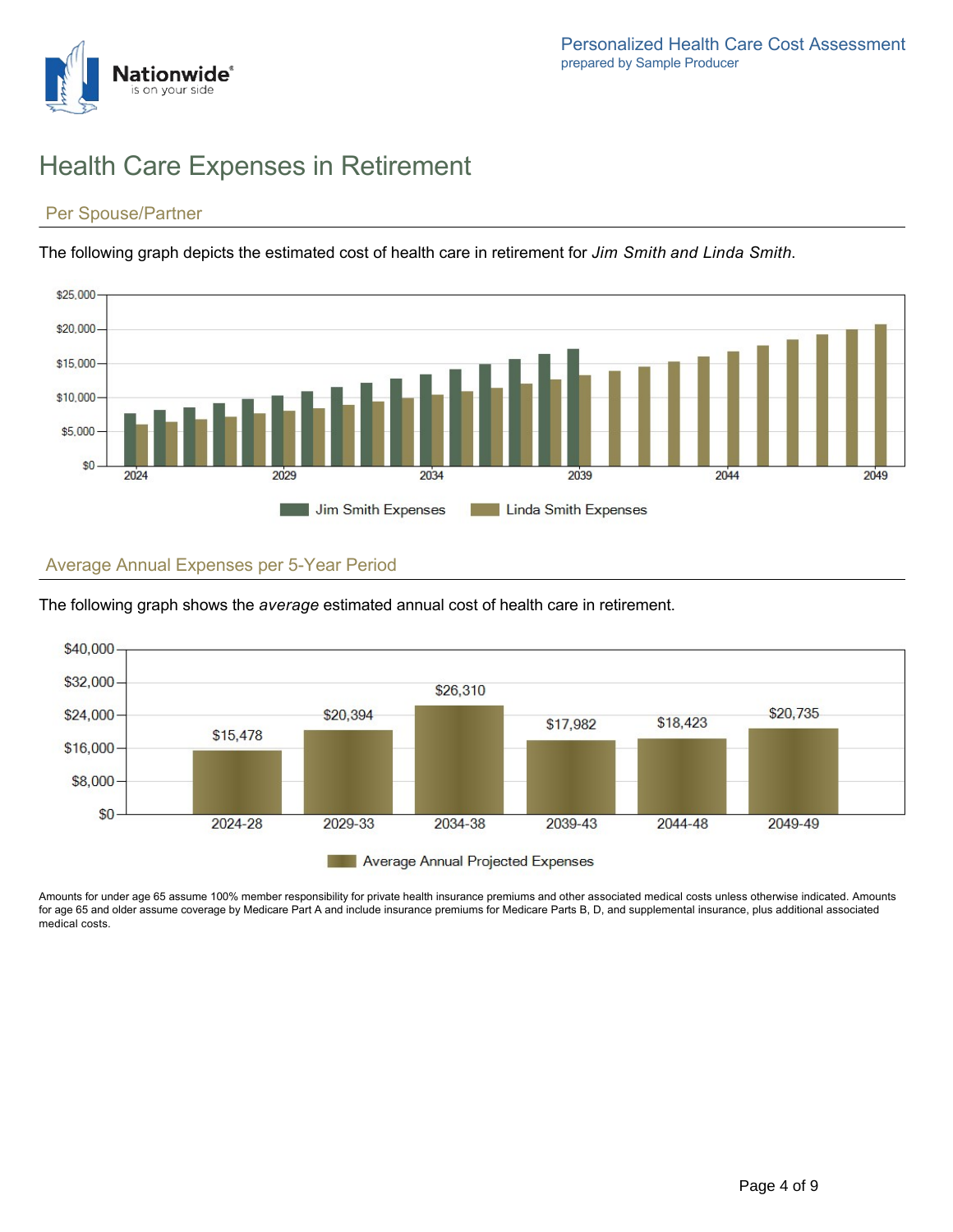

# Annual Expense Detail

**Assuming retirement in 2024, your average health care expense from that point on is estimated to be \$14,271 a year.** Talk to your financial advisor about an accumulation strategy based on your individual situation to reach this goal.

Based on health care planning options, the following table estimates the annual health care expenses you could incur across two categories: premiums and additional costs.

|              |     |                                                | <b>Jim Smith</b>                                     |                                   |              |     |                                                | <b>Linda Smith</b>                            |                                   |                    |                                  |                                          |
|--------------|-----|------------------------------------------------|------------------------------------------------------|-----------------------------------|--------------|-----|------------------------------------------------|-----------------------------------------------|-----------------------------------|--------------------|----------------------------------|------------------------------------------|
| Year         | Age | <b>Private or</b><br>Part B<br><b>Premiums</b> | <b>Part D and</b><br>Supplemental<br><b>Premiums</b> | <b>Additional</b><br><b>Costs</b> | <b>Total</b> | Age | <b>Private or</b><br>Part B<br><b>Premiums</b> | Part D and<br>Supplemental<br><b>Premiums</b> | <b>Additional</b><br><b>Costs</b> | <b>Total</b>       | <b>Household</b><br><b>Total</b> | <b>Total</b><br><b>Without</b><br>Part B |
| 2024         | 65  | \$2,078                                        | \$2,323                                              | \$3,210                           | \$7,611      | 65  | \$2,078                                        | \$2,323                                       | \$1,710                           | \$6,111            | \$13,722                         | \$9,566                                  |
| 2025         | 66  | \$2,190                                        | \$2,485                                              | \$3,478                           | \$8,153      | 66  | \$2,190                                        | \$2,485                                       | \$1,784                           | \$6,459            | \$14,612                         | \$10,232                                 |
| 2026         | 67  | \$2,292                                        | \$2,655                                              | \$3,623                           | \$8,570      | 67  | \$2,292                                        | \$2,655                                       | \$1,858                           | \$6,805            | \$15,375                         | \$10,791                                 |
| 2027         | 68  | \$2,432                                        | \$2,830                                              | \$3,850                           | \$9,112      | 68  | \$2,432                                        | \$2,830                                       | \$1,961                           | \$7,223            | \$16,335                         | \$11,471                                 |
| 2028         | 69  | \$2,530                                        | \$3,015                                              | \$4,188                           | \$9,733      | 69  | \$2,530                                        | \$3,015                                       | \$2,070                           | \$7,615            | \$17,348                         | \$12,288                                 |
| 2029         | 70  | \$2,631                                        | \$3,205                                              | \$4,446                           | \$10,282     | 70  | \$2,631                                        | \$3,205                                       | \$2,186                           | \$8,022            | \$18,304                         | \$13,042                                 |
| 2030         | 71  | \$2,736                                        | \$3,405                                              | \$4,716                           | \$10,857     | 71  | \$2,736                                        | \$3,405                                       | \$2,305                           | \$8,446            | \$19,303                         | \$13,831                                 |
| 2031         | 72  | \$2,846                                        | \$3,613                                              | \$5,003                           | \$11,462     | 72  | \$2,846                                        | \$3,613                                       | \$2,431                           | \$8,890            | \$20,352                         | \$14,660                                 |
| 2032         | 73  | \$2,959                                        | \$3,831                                              | \$5,290                           | \$12,080     | 73  | \$2,959                                        | \$3,831                                       | \$2,565                           | \$9,355            | \$21,435                         | \$15,517                                 |
| 2033         | 74  | \$3,078                                        | \$4,060                                              | \$5,593                           | \$12,731     | 74  | \$3,078                                        | \$4,060                                       | \$2,707                           | \$9,845            | \$22,576                         | \$16,420                                 |
| 2034         | 75  | \$3,201                                        | \$4,295                                              | \$5,905                           | \$13,401     | 75  | \$3,201                                        | \$4,295                                       | \$2,856                           | \$10,352           | \$23,753                         | \$17,351                                 |
| 2035         | 76  | \$3,329                                        | \$4,544                                              | \$6,239                           | \$14,112     | 76  | \$3,329                                        | \$4,544                                       | \$3,010                           | \$10,883           | \$24,995                         | \$18,337                                 |
| 2036         | 77  | \$3,462                                        | \$4,800                                              | \$6,590                           | \$14,852     | 77  | \$3,462                                        | \$4,800                                       | \$3,173                           | \$11,435           | \$26,287                         | \$19,363                                 |
| 2037         | 78  | \$3,601                                        | \$5,061                                              | \$6,918                           | \$15,580     | 78  | \$3,601                                        | \$5,061                                       | \$3,342                           | \$12,004           | \$27,584                         | \$20,382                                 |
| 2038         | 79  | \$3,745                                        | \$5,329                                              | \$7,266                           | \$16,340     | 79  | \$3,745                                        | \$5,329                                       | \$3,515                           | \$12,589           | \$28,929                         | \$21,439                                 |
| 2039         | 80  | \$3,894                                        | \$5,609                                              | \$7,623                           | \$17,126     | 80  | \$3,894                                        | \$5,609                                       | \$3,698                           | \$13,201           | \$30,327                         | \$22,539                                 |
| 2040         |     |                                                |                                                      |                                   |              | 81  | \$4,050                                        | \$5,903                                       | \$3,887                           | \$13,840           | \$13,840                         | \$9,790                                  |
| 2041         |     |                                                |                                                      |                                   |              | 82  | \$4,212                                        | \$6,206                                       | \$4,088                           | \$14,506           | \$14,506                         | \$10,294                                 |
| 2042         |     |                                                |                                                      |                                   |              | 83  | \$4,381                                        | \$6,565                                       | \$4,294                           | \$15,240           | \$15,240                         | \$10,859                                 |
| 2043         |     |                                                |                                                      |                                   |              | 84  | \$4,556                                        | \$6,938                                       | \$4,505                           | \$15,999           | \$15,999                         | \$11,443                                 |
| 2044         |     |                                                |                                                      |                                   |              | 85  | \$4,738                                        | \$7,324                                       | \$4,729                           | \$16,791           | \$16,791                         | \$12,053                                 |
| 2045         |     |                                                |                                                      |                                   |              | 86  | \$4,928                                        | \$7,730                                       | \$4,958                           | \$17,616           | \$17,616                         | \$12,688                                 |
| 2046         |     |                                                |                                                      |                                   |              | 87  | \$5,125                                        | \$8,150                                       | \$5,200                           | \$18,475           | \$18,475                         | \$13,350                                 |
| 2047         |     |                                                |                                                      |                                   |              | 88  | \$5,330                                        | \$8,494                                       | \$5,419                           | \$19,243           | \$19,243                         | \$13,913                                 |
| 2048         |     |                                                |                                                      |                                   |              | 89  | \$5,543                                        | \$8,808                                       | \$5,638                           | \$19,989           | \$19,989                         | \$14,446                                 |
| 2049         |     |                                                |                                                      |                                   |              | 90  | \$5,765                                        | \$9,107                                       | \$5,863                           | \$20,735           | \$20,735                         | \$14,970                                 |
| <b>Total</b> |     | \$47,004                                       | \$61,060                                             | \$83,938                          | \$192,002    |     | \$95,632                                       | \$136,285                                     |                                   | \$89,752 \$321,669 |                                  | \$513,671 \$371,035                      |
| Average*     |     | \$2,938                                        | \$3,816                                              | \$5,246                           | \$12,000     |     | \$3,678                                        | \$5,242                                       | \$3,452                           | \$12,372           | \$19,757                         | \$14,271                                 |

\*Averages are calculated from columns.

The information presented above is hypothetical. The accuracy or applicability of the tool's results to your circumstances is not guaranteed. We encourage you to talk to an investment professional about your situation. This tool is not an offer, representation or warranty by Nationwide or any of its affiliated companies and does not describe any specific products or services they offer. We are not responsible for the consequences of any decisions or actions taken in reliance upon or as a result of the information provided by this tool.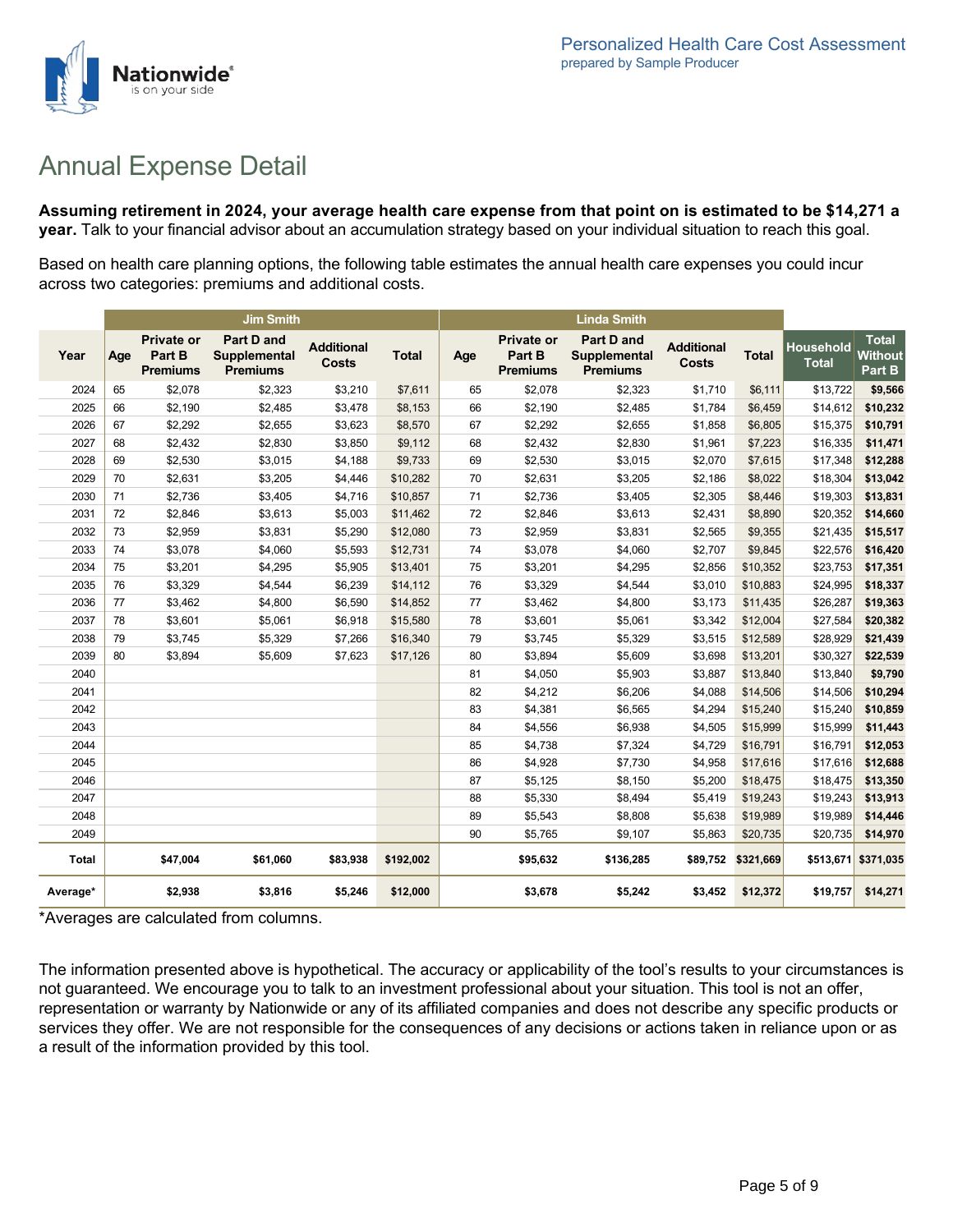

# Long-term Care Expense Detail

The costs estimated in this section are specifically for the purposes of providing funding for long-term care expenses. Long-term care begins after one demonstrates the inability to perform at least 2 out of 6 Activities of Daily Living (ADLs) or- has cognitive impairment, which includes such conditions as Dementia and Alzheimer's.

#### Jim Smith

The following shows long-term care summary and cost information for Jim Smith in OH, metro region State Average. Projected amounts are expressed as future dollars.

## **Should you need long-term care, it is projected to begin around age 77 in 2036.**

|                                 | <b>Home Health Care</b> | <b>Assisted Living</b> | <b>Nursing Home Care</b> |
|---------------------------------|-------------------------|------------------------|--------------------------|
| Monthly Cost Today              | \$2,264                 | \$4.214                | \$6,967                  |
| Annual Cost Today               | \$27,164                | \$50,571               | \$83,604                 |
| Projected Inflation Rate*       | 2.0%                    | $3.0\%$                | 3.5%                     |
| Projected Monthly Cost at Claim | \$3,170                 | \$6.966                | \$12,504                 |
| Projected Annual Cost at Claim  | \$38,036                | \$83,587               | \$150,042                |

#### Linda Smith

The following shows long-term care summary and cost information for Linda Smith in OH, metro region State Average. Projected amounts are expressed as future dollars.

## **Should you need long-term care, it is projected to begin around age 87 in 2046.**

|                                 | <b>Home Health Care</b> | <b>Assisted Living</b> | <b>Nursing Home Care</b> |
|---------------------------------|-------------------------|------------------------|--------------------------|
| Monthly Cost Today              | \$2,264                 | \$4,214                | \$6,967                  |
| Annual Cost Today               | \$27,164                | \$50,571               | \$83.604                 |
| Projected Inflation Rate*       | 2.0%                    | 3.0%                   | 3.5%                     |
| Projected Monthly Cost at Claim | \$3.864                 | \$9.361                | \$17,637                 |
| Projected Annual Cost at Claim  | \$46,366                | \$112,334              | \$211,649                |

## Annual Long-term Care Costs\*



 $^\ast$  The inflation rates assumed in this report are based on publicly available cost of care surveys from 2007 to 2015. The actual future costs of care will be different from historical cost of care. Assisted Living Facility costs are based on the costs per metro region. Nursing home rates are based on average daily rates multiplied by 365 days per year. Home Health Care costs are based on 25.3 hours per week and based on the costs per metro region.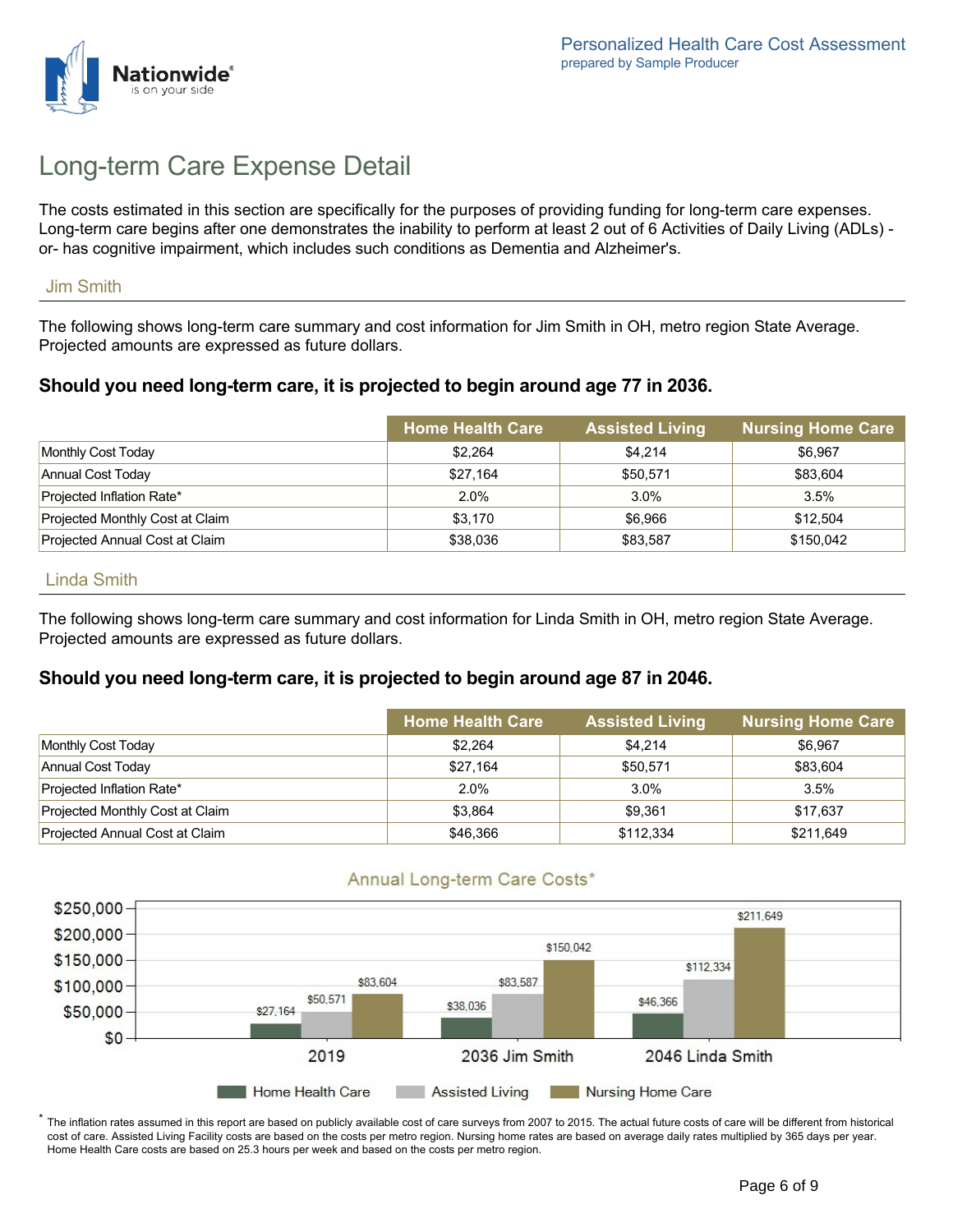

## You've taken the first step. What's next?

Work with your financial advisor to put a plan in place to help you cover these estimated costs.

# Terms & Definitions

**Activities of Daily Living (ADLs)** — Everyday functions and activities individuals usually do without help. ADL functions include bathing, continence, dressing, eating, toileting and transferring.

**Assisted Living Facility** — A residential living arrangement that provides individualized personal care and health services for people who require assistance with activities of daily living. The types and sizes of facilities vary; they can range from a small home to a large apartment-style complex. They also vary in the levels of care and services that can be provided. Assisted living facilities offer a way to keep a relatively independent lifestyle for people who don't need the level of care provided by nursing homes.

**Cancer** — Also called malignancy, is characterized by an abnormal growth of cells. There are more than 100 types of cancer, including breast cancer, skin cancer, lung cancer, colon cancer, prostate cancer, and lymphoma. Cancer symptoms vary widely based on the type of cancer.

**Cardiovascular Disease** — Disease affecting the heart or blood vessels. Some conditions that fall under the umbrella of cardiovascular disease are aneurysm, angina, arrhythmia, cardiomyopathy, congenital cardiovascular defects, congenital heart disease, congestive heart failure, heart attack, diseases of pulmonary circulation, endocarditis, rheumatic fever, stroke, heart valve disease, diseases of the circulatory system.

**Chronic Illness**— A chronically ill individual is a person who has been certified by a licensed health care practitioner as being unable to perform, without assistance, at least two activities of daily living (ADLs) for at least 90 days - or - has been certified to have cognitive impairment.

**Cognitive Impairment**— Requires substantial supervision due to a deficiency in a person's short- or long-term memory; orientation as to person, place and time; deductive or abstract reasoning; or judgment as it relates to safety awareness.

**Dependency on cane, walker, or wheelchair** —A disability of physical function that requires dependency on devices such as a wheelchair, cane, crutches or walker to maintain mobility.

**High Blood Pressure** — (Hypertension) Blood pressure readings are measured in millimeters of mercury (mmHg) and usually given as two numbers — for example, 120 over 80 (written as 120/80 mmHg). One or both of these numbers can be too high. The top number is your systolic pressure. It is considered high if it is over 140 most of the time. It is considered normal if it is below 120 most of the time. The bottom number is your diastolic pressure. It is considered high if it is over 90 most of the time. It is considered normal if it is below 80 most of the time.

**High Cholesterol** — is the presence of high levels of cholesterol in the blood. It is not a disease but a metabolic derangement that can be secondary to many diseases and can contribute to many forms of disease, most notably cardiovascular disease. Primarily caused by diet and family history high cholesterol is defined as a measurement greater than 200 mg/dL. LDL cholesterol levels greater than 130 mg/dL and HDL cholesterol levels less than 60 mg/dL are considered high.

**Home Health Care** — Services for nursing care or occupational, physical, respiratory or speech therapy. Also included are medical, social worker, home health aide, and homemaker services.

**Life Expectancy** — The age which is calculated either actuarially or manually to estimate medical costs to.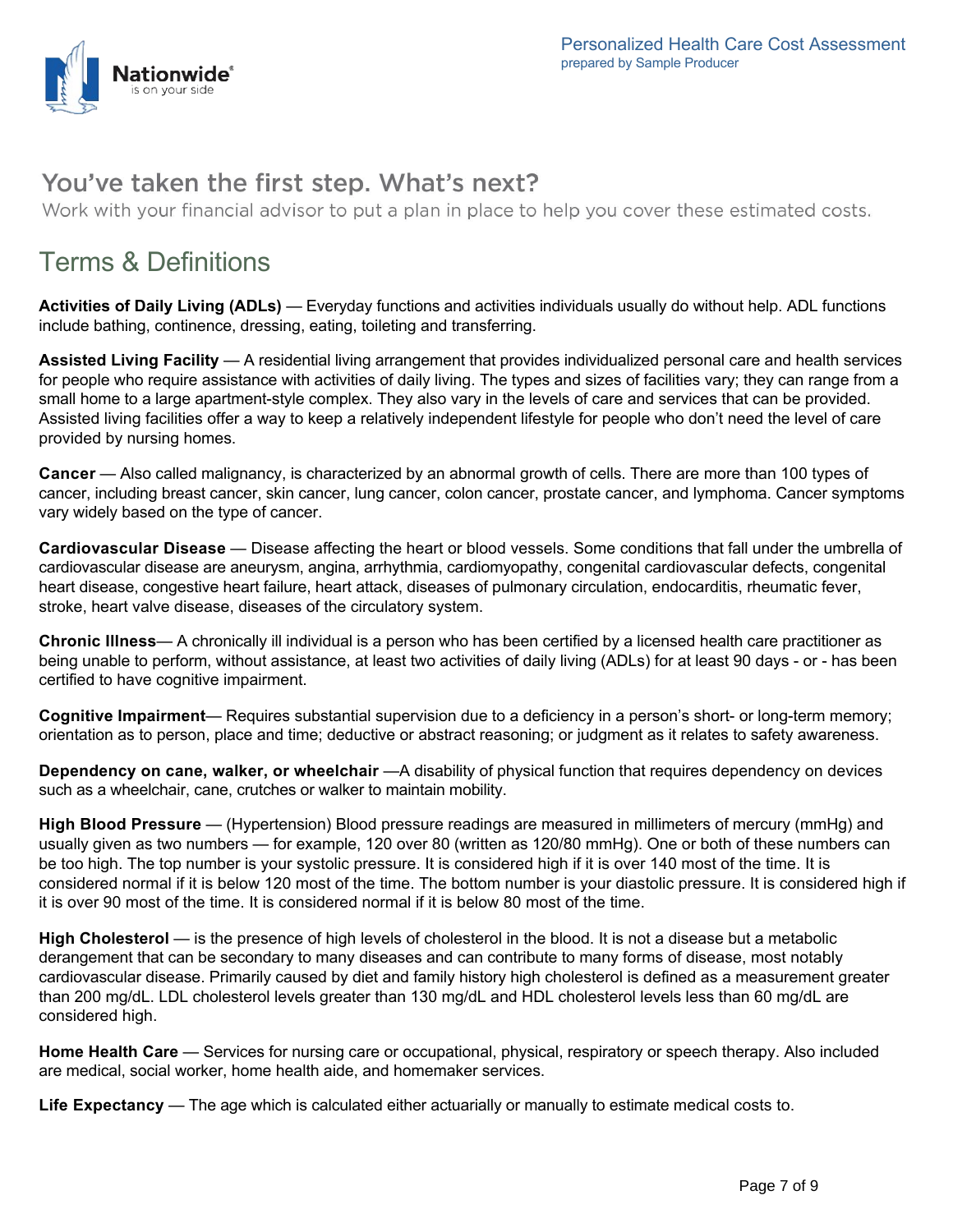

**Medicare** — A federal system of health insurance for people over 65 years of age and for certain younger people with disabilities.

**Medicare Part A** — Hospital insurance that helps cover inpatient care in hospitals, skilled nursing facility, hospice, and home health care.

**Medicare Part B** — Helps cover medically necessary services like doctors' services, outpatient care, home health services, and other medical services.

**Medicare Supplemental Insurance (MediGap)** — Medicare Supplemental Insurance policies fill in the gaps that Medicare Parts A & B do not cover. This report assumes premiums for MediGap Plan G and uses the average cost for this plan in the subscriber's state of residence.

**Medicare Part D** — Prescription drug coverage that is purchased through private insurance companies.

**Medicare Premium** — The amount of money a person pays to cover Medicare B, D, and Supplemental (MediGap).

**Multiple Sclerosis** — Multiple sclerosis is a nerve disorder that occurs when the insulating layer surrounding neurons in the brain and spinal cord are destroyed. The disease is a chronic autoimmune disorder that affects the movements, sensations, as well as body functions. Myelin, a part of the brain, helps in passing electrical signals between the brain and the other parts of the body. Thus when this part is destroyed the brain functioning is less efficient.

**Nursing Home** — A licensed facility that provides general nursing care to those who are chronically ill or unable to take care of daily living needs. May also be referred to as a Long-Term Care Facility.

**Premium** — The amount of money needed to pay for insurance coverage. Before age 65 this would reflect a payment to a COBRA policy or an Insurance company. After age 65 the Medicare premiums would be reflected.

**Retirement Age** — The age at which each person plans to retire.

**Skilled Care** — Daily nursing and rehabilitative care that can be performed only by, or under the supervision of, skilled medical personnel. This care is usually needed 24 hours a day, must be ordered by a physician, and must follow a plan of care. Individuals usually get skilled care in a nursing home but may also receive it in other places.

**Type 1 Diabetes** — aka juvenile diabetes or insulin-dependent diabetes which is a chronic condition in which the pancreas produces little or no insulin, a hormone needed to allow sugar (glucose) to enter cells to produce energy. Various factors may contribute to type 1 diabetes, including genetics and exposure to certain viruses. Although type 1 diabetes typically appears during adolescence, it can develop at any age.

**Type 2 Diabetes** — (formerly called non-insulin dependent diabetes mellitus (NIDDM), or adult-onset diabetes) is a disorder that is characterized by high blood glucose in the context of insulin resistance and relative insulin deficiency.